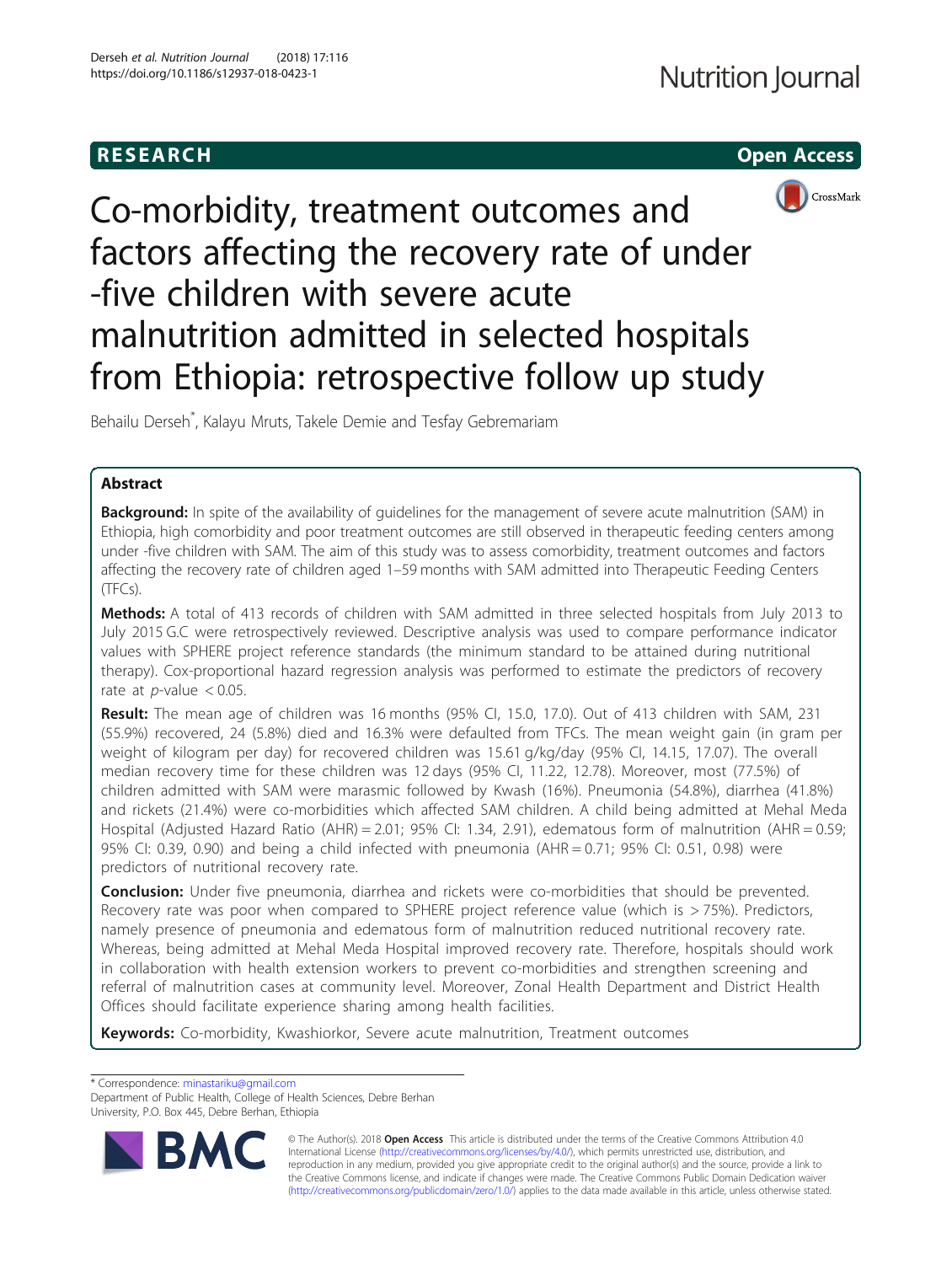#### Introduction

Malnutrition is an abnormal physiological condition caused by deficiencies or imbalances in energy, protein and/or other nutrients. It is also explained as "a state in which the physiology of an individual is impaired to the point where he/she can no longer maintain adequate bodily performance, like growth and recovering from disease" [[1](#page-6-0)–[3\]](#page-6-0). According to World Health Organization, Severe Acute Malnutrition (SAM) is defined as a Weight-for-Height value < − 3 Z scores or Middle Upper Arm Circumference (MUAC) < 115 mm or children having bilateral pitting edema. This form of malnutrition is caused by poor-quality diets, weak care for mothers and children, insufficient access to health services, and un-sanitary or unhealthy environments [\[3](#page-6-0)]. Severe acute malnutrition is the common cause of morbidity and mortality among under-five children all over the world and with the highest concentration in Sub Saharan Africa and South-East Asia  $[1-3]$  $[1-3]$  $[1-3]$  $[1-3]$ . According to 2017 global nutrition report, 52 million children are wasted (SAM) and it is the main challenge to achieve the sustainable development goals [\[4](#page-6-0)]. Moreover, it is a risk factor for more than 50% of 11 million deaths annually and the number-one driver of the global burden of disease [[5,](#page-6-0) [6\]](#page-6-0).

Severely malnourished children typically are brought to medical attention when a health crisis, such as an infection, precipitates the transition between marasmus (a state of nutritional adaptation) and kwashiorkor, in which adaptation is no longer adequate [\[5](#page-6-0)–[7\]](#page-6-0). However, the clinical assessment of the child with malnutrition includes distinguishing between marasmus and kwashiorkor, assessing the severity of malnutrition, and identifying acute life-threatening complications, including sepsis, acute dehydration, and other complications. These children are also at risk for micronutrient deficiencies. An intensive and comprehensive approach is required to reduce the mortality rate associated with this condition and improvement in recovery rate is compulsory [\[7\]](#page-6-0).

Considering the high burden of the problem, the seriousness and complicated condition, and the management and outcome, children with severe acute malnutrition should be properly and promptly treated in a suitable health facility at therapeutic feeding centers. It was seen that over the last several decades of the twentieth century, the median case fatality rate in developing countries remained unacceptable and relatively higher rates for edematous cases [\[8\]](#page-7-0). Despite the efforts made so far, Ethiopia has a high burden of under-five malnutrition (stunting 38%, underweight 24% and wasting 10%) which is an indication of the high magnitude of severe acute malnutrition in the country. Beyond its long-term preventive measures, the country has established different therapeutic feeding centers that can reduce under-five morbidity and mortality attributed to SAM [\[9\]](#page-7-0).

Several studies have been reported on the magnitude of co-morbidity with SAM which ranges from 1.9% (hypothermia) to 72.9% (diarrhea) and recovery rate which ranges from 60.4 to 87%  $[10-16]$  $[10-16]$  $[10-16]$  $[10-16]$ . Co-morbidity, health facility, forms of malnutrition and age were factors associated with recovery rate among under-five children with SAM in Some TFCs of selected hospitals in Ethiopian and elsewhere. These findings in general showed inconsistent evidence across different geographic areas and time of events  $[10-16]$  $[10-16]$  $[10-16]$ . Besides, studies done so far in Ethiopia are limited to show all components of treatment outcomes and inadequate to compare treatment outcomes from adjacent health facilities.

Furthermore, since the establishment of therapeutic feeding centers in Debre Berhan referral Hospital, Enat general and Mehal Meda primary hospitals, data from therapeutic feeding centers was not analyzed or interpreted. But it is evident that comprehensive data analysis helps to evaluate the effectiveness of TFCs and identify determinant factors that affect treatment outcomes of TFCs. Therefore, the purpose of this study was to assess comorbidity status, treatment outcomes and to identify factors affecting the recovery rate of under-five children with SAM in TFCs. The result of this study also will be used as an input for improving the management of severe acute malnutrition in the selected TFCs and other similar settings in Ethiopia.

#### Methodology

#### Study design and settings

Retrospective follow up study was conducted at Debre Berhan referral hospital, Enat general and Mehal Meda primary hospitals. Debre Berhan hospital was the only referral hospital in North Shoa Zone and provides services for 2.4 million people in the catchment area. In these hospitals, Severely Malnourished children are admitted in Therapeutic Feeding Centers (TFCs) and further diagnosed and treated by pediatricians, general practitioners, health officers and nurses [[17\]](#page-7-0).

#### Study participants and data sources

Study participants were severely malnourished children admitted in TFCs based on the Protocol for the Management of SAM in Ethiopia [\[18](#page-7-0), [19](#page-7-0)]. These participants were under five children with SAM admitted from July 1, 2013 to July 31, 2015. The admission criteria for participants (whose age > 6 months to 59 months) were Weight/Height value < 70% or Middle Upper Arm Circumference (MUAC) < 110 mm or children having bilateral pitting edema. Similarly, participants less than 6 months could be admitted if they are too weak to suckle breast milk or weight/length < 70% or presence of bilateral edema. Data was collected using data extraction form designed for this specific study from inpatient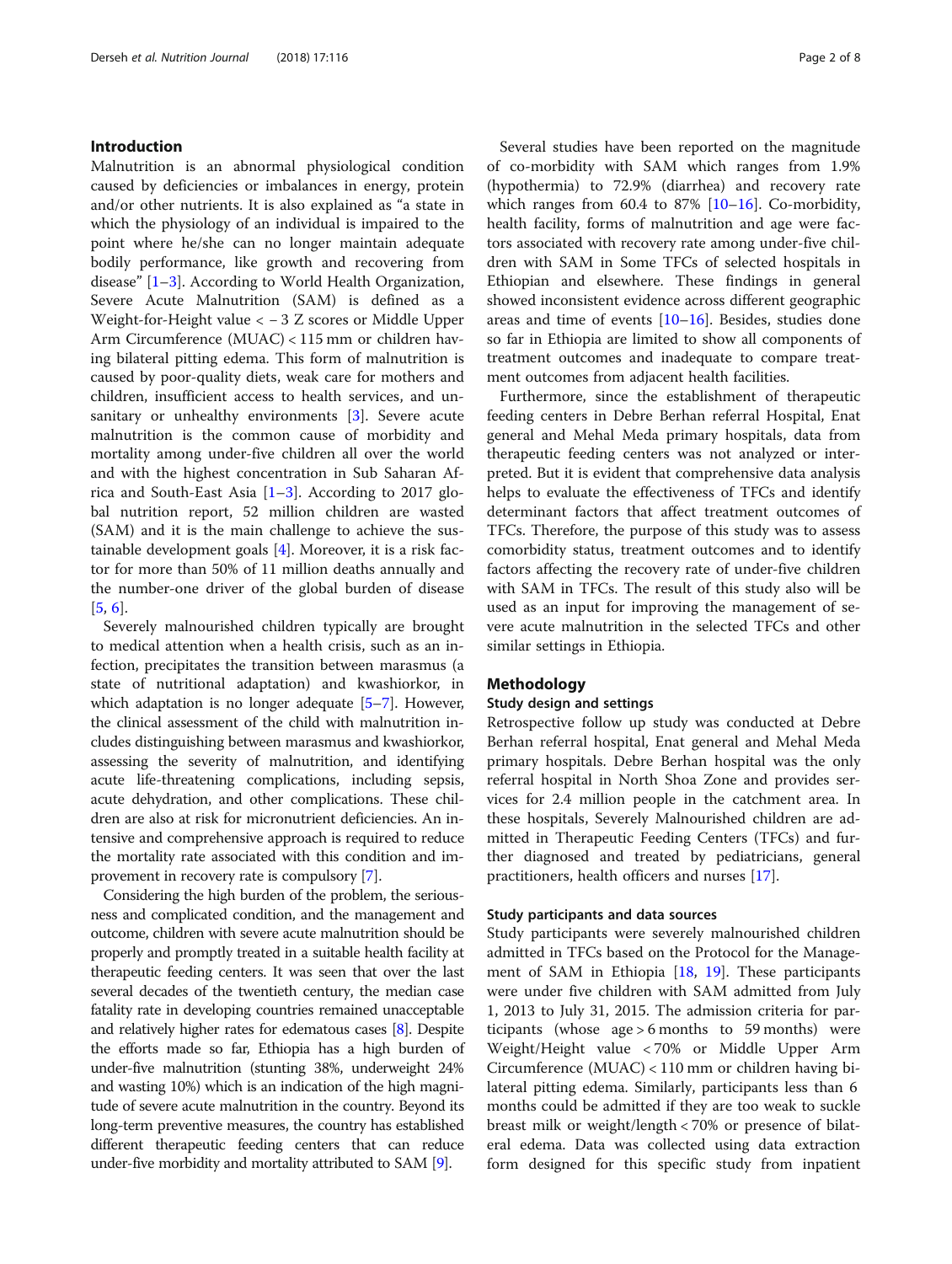therapeutic feeding registration book, multi-charts and medical records. A total of 413 children documents were considered in this study after diagnosing the completeness of the records.

The outcome variable called recovery rate from SAM was obtained by computing the number of patients discharged for recovery divided by the total number of discharges. Similarly, time-to-cure from SAM was calculated by subtracting the start of treatment date from the date of cure or censored (in days). Since our statistical analysis technique was survival analysis, we recoded treatment outcomes into two categories: Event (Recovery  $Rate = 1$ ) and all the remaining outcomes considered as censored (Censored  $= 0$ ). Cured children according to SAM treatment protocol are defined as children who have a weight- for- height > 85% and no bilateral edema. Children were considered to be cured and discharged, which is our event of interest if they fulfilled the discharging criteria for SAM [[15\]](#page-7-0). However, the time-to-cure were censored for those children transferred to other wards, dropped treatment, died, did not cure at the end of the study. The following variables were considered for their influence on the recovery rate from SAM; age, sex, health facility, edema, Naso-gastric tube insertion, and co-morbidity. For age, we used three categories; Less than 12 months, 12–24 months and greater than 24 months. Health facilities had three categories; Debre Berhan Referral, Enat and Mehal Meda Hospitals. Bilateral edema was categorized based on whether the child had an edematous form of malnutrition or not. Co-infection was categorized based on whether the child has coinfection such as anemia, pneumonia, measles and giardiasis or not. The phrase, performance indicator used to mean the character which monitors the performance of TFC and indicates the quality of care provided in terms of attributes (Cure rate, death rate, defaulter rate and etc.) [[20\]](#page-7-0).

#### Data collection and quality assurance

A structured data extraction form was designed to collect data from the registration book, inpatient multi -chart, and patient medical records. Patient's medical record number was obtained from therapeutic feeding registration book, so that their records were easily retrieved from medical record units to predict the survival status and the outcome of interest between July 2013–2015.

Data was collected by BSc nurses who had been working in the same health facilities after training on the techniques of data collection. Prior to actual data collection, a pre-test was carried out to check the functionality of data extraction form. The completeness of data was checked by three trained supervisors so as to provide feedback in the data collection process and to provide appropriate measures when necessary. Furthermore, every day after data collection, data collectors, supervisors and principal investigators discussed on quality of data and exchanged information to increase the validity and consistency of the data.

#### Data processing and analysis

Data were entered, cleaned and checked for the completeness using EpiData software version 3.1. Errors related to inconsistency were verified using data exploration techniques. Then, data were exported to Statistical Product for Service Solution (SPSS) version 16 software (Release 16.0.0, September 13, 2007, Copyright (c) SPSS, Inc., 1989\_2007). Subsequently, data were recoded and checked to facilitate analysis. The Shapiro-Wilk's test  $(p > 0.05)$  and a visual inspection of histogram, normal Q-Q plot, normal P-P plot and Box and Whisker plot were used to check the normality of distributions for continuous variables. Descriptive statistical analysis was done using percentages for categorical data and mean/ median for continuous variables. Recovery rate, defaulter rate, non-responder rate and case fatality rate of children with SAM were computed. Average weight gain and median length of stay were calculated. Treatment outcomes and other performance indicator values were compared with the SPHERE project reference standards as described in the 2007 SAM management protocol of Ethiopia [\[19](#page-7-0)]. The SPHERE standards for performance indicator were the minimum standards for food security, nutrition and food aid that follow the principles and rights of humanitarian charter [\[20](#page-7-0)]. Additionally, survival probability was estimated using the Kaplan-Meier method and survival curves were verified by Log-Rank test. Cox-proportional regression analysis was used to measure the association of each independent characteristic with recovery rate. Factors that were associated with time to recovery at 25% [[21](#page-7-0)] significance level in the "Univariate" analysis were included in the final multiple analysis. Statistical significance was declared at p-value less than 0.05.

#### Results

#### Socio -demographic characteristics of SAM children

Out of 413 children with SAM, 229 (56%) were males and the majority (70.8%) of these children was in the age group of 6 to 24 months with the mean age of 16 months (95% CI, 15–17.1). The majority (71.7%) of participants was from Debre Berhan Referral Hospital and 93.7% were Amhara in Ethnicity.

#### Medical condition and complications

Of the admitted children with SAM, most (77.5%) had Marasmus and 66(16%) had Kwashiorkor. Concerning co-morbidity, almost all (94%) of admitted children had at least one medical conditions or complications with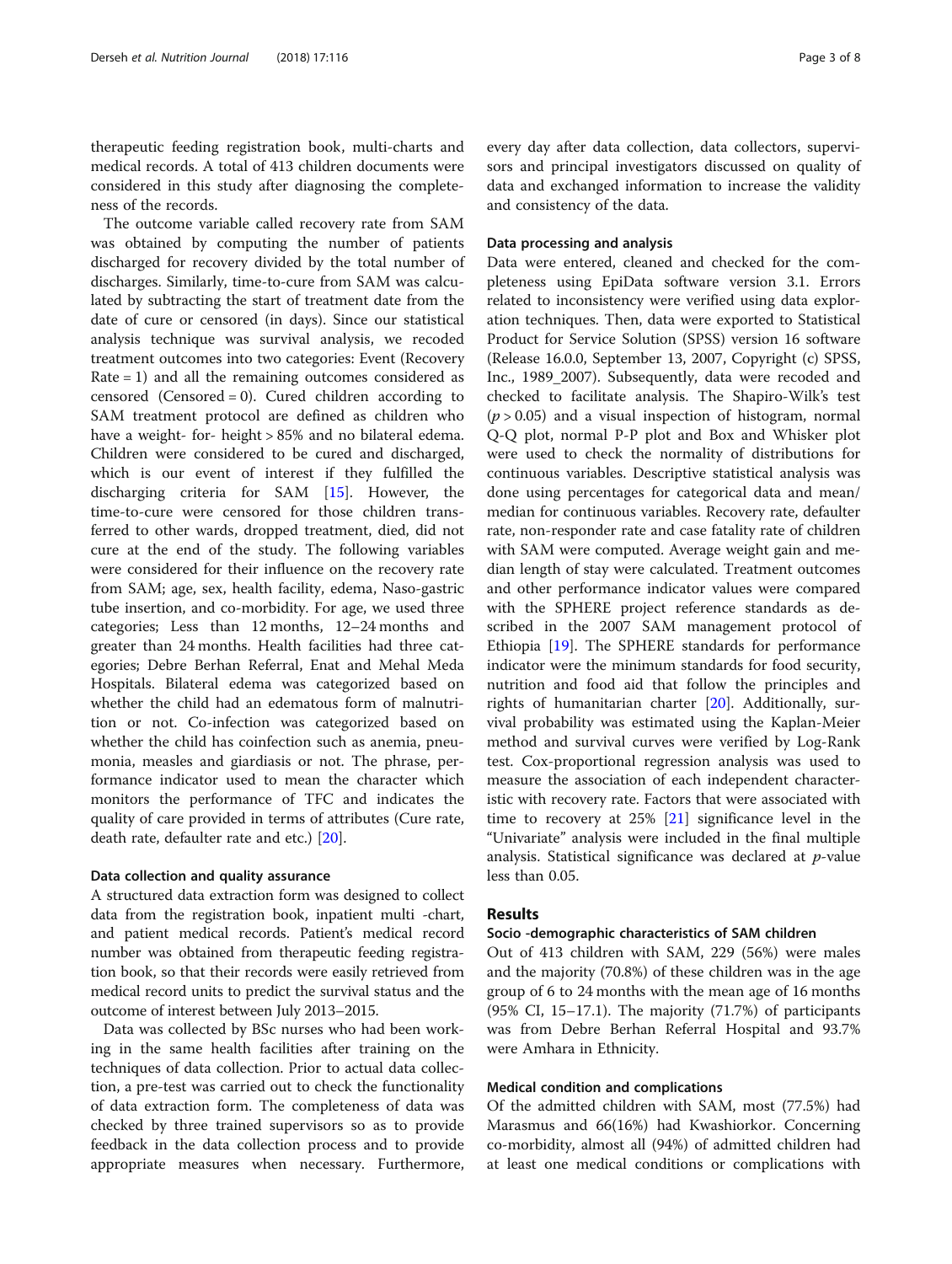pneumonia 54.8% followed by diarrhea (41.8%) and Rickets 21.4% "Table 1".

#### Management of medical complications

The study presented that different clinical management was made to improve the health status of children. Among these, a parenteral antibiotic was given to 88.8% of the children, nasogastric tube and intravenous infusions were given for 55.5 and 15.3% of children with

Table 1 Co-morbidity and medical conditions among study participants in TFCs of Debre Berhan Referral, Enat General and Mehal Meda Primary Hospitals, 2013–2015

| Medical conditions           | N (%)      |
|------------------------------|------------|
| Type of Malnutrition         |            |
| Marasmus                     | 320 (77.5) |
| Kwashiorkor                  | 66 (16.0)  |
| Marasmic Kwashiorkor         | 276.5      |
| Admission type               |            |
| New                          | 383 (92.7) |
| Readmission                  | 30(7.3)    |
| Edema at admission           |            |
| Present                      | 89 (21.8)  |
| Absent                       | 320 (78.2) |
| Grade of edema at admission  |            |
| Plus one $(+)$               | 28 (32.2)  |
| Plus two $(++)$              | 29 (33.3)  |
| Plus three $(+++)$           | 30 (34.5)  |
| Breast fed during stay       |            |
| Yes                          | 246 (71.5) |
| No                           | 105 (28.5) |
| Immunization status          |            |
| Fully vaccinated             | 184 (63.4) |
| On immunization              | 63 (21.7)  |
| Partially immunized          | 23(7.9)    |
| Not immunized                | 20(6.9)    |
| Co-morbidity                 |            |
| Present                      | 378 (94.0) |
| Absent                       | 24 (6.0)   |
| Major co-morbidities         |            |
| Tuberculosis                 | 20(5.3)    |
| Pneumonia                    | 207 (54.8) |
| <b>HIV/AIDS</b>              | 10(2.6)    |
| Anemia                       | 62 (16.4)  |
| Diarrhea                     | 158 (41.8) |
| Rickets                      | 81 (21.4)  |
| Hypothermia (Temp $<$ 35 °C) | 13(3.3)    |
| Fever (Temp $>$ 38.5 °C)     | 24 (6.2)   |

SAM, respectively. Nearly 10% of children also received blood transfusion.

#### Treatment outcomes

Concerning the treatment outcomes of children with SAM at discharge, 231 (55.9%) recovered, 24 (5.8%) died, 16.3% defaulted from TFCs. Moreover, the mean weight gain for recovered children was estimated to be 15.6 g/ kg/day. The overall performance indicators for respective hospitals were displayed below with its SPHERE project reference values "Table [2](#page-4-0)".

#### Descriptive survival analysis

In the first week of admission, only 11 (3%) of children were recovered while 132 (43%) within 2 weeks. The percentage of recovery within 3 weeks of admission was estimated to be 53%. The median recovery time was 15 days (95% CI: 14.09, 15.908) "Table [3](#page-4-0)".

#### Kaplan Meier analysis of nutritional recovery time

The overall median recovery time was 12 days (95% CI: 11.22, 12.78), whereas the median recovery time for edematous and wasted children were 16 days (95% CI: 14.27, 17.73) and 11 days (95% CI: 10.21, 11.79), respectively.

#### Predictors of recovery rate among under- five children with SAM

After controlling for confounding factors, being treated at Mehal Meda hospital, an edematous form of malnutrition and presence of pneumonia remained the predictors of recovery rate. Children treated in Mehal Meda Hospital were 2 times more likely to recover as compared to those children treated in Debre Berhan Referral hospital (AHR = 2.01; 95% CI: 1.34, 2.91), edematous children were 41% less likely to recover as compared to children without edema (AHR = 0.59; 95% CI: 0.39, 0.90). Additionally, children who had pneumonia were 29% less likely to recover as compared to children who had no pneumonia (AHR = 0.71; 95% CI: 0.51, 0.98) "Table [4](#page-5-0)".

#### **Discussion**

This study was intended to assess the co-morbidity status, treatment outcomes and factors affecting nutritional recovery rate of children with SAM treated in TFCs of three hospitals from Ethiopia. The main findings indicated that in spite of using updated guideline recommended for inpatient management of severely malnourished under -five children [\[19,](#page-7-0) [22\]](#page-7-0), co-morbidities were impairing nutritional recovery, treatment outcomes were poor and predictors, like pneumonia, edematous form of malnutrition reduced recovery rate. Whereas, a child being admitted at Mehal Meda hospital improved recovery rate by two- fold.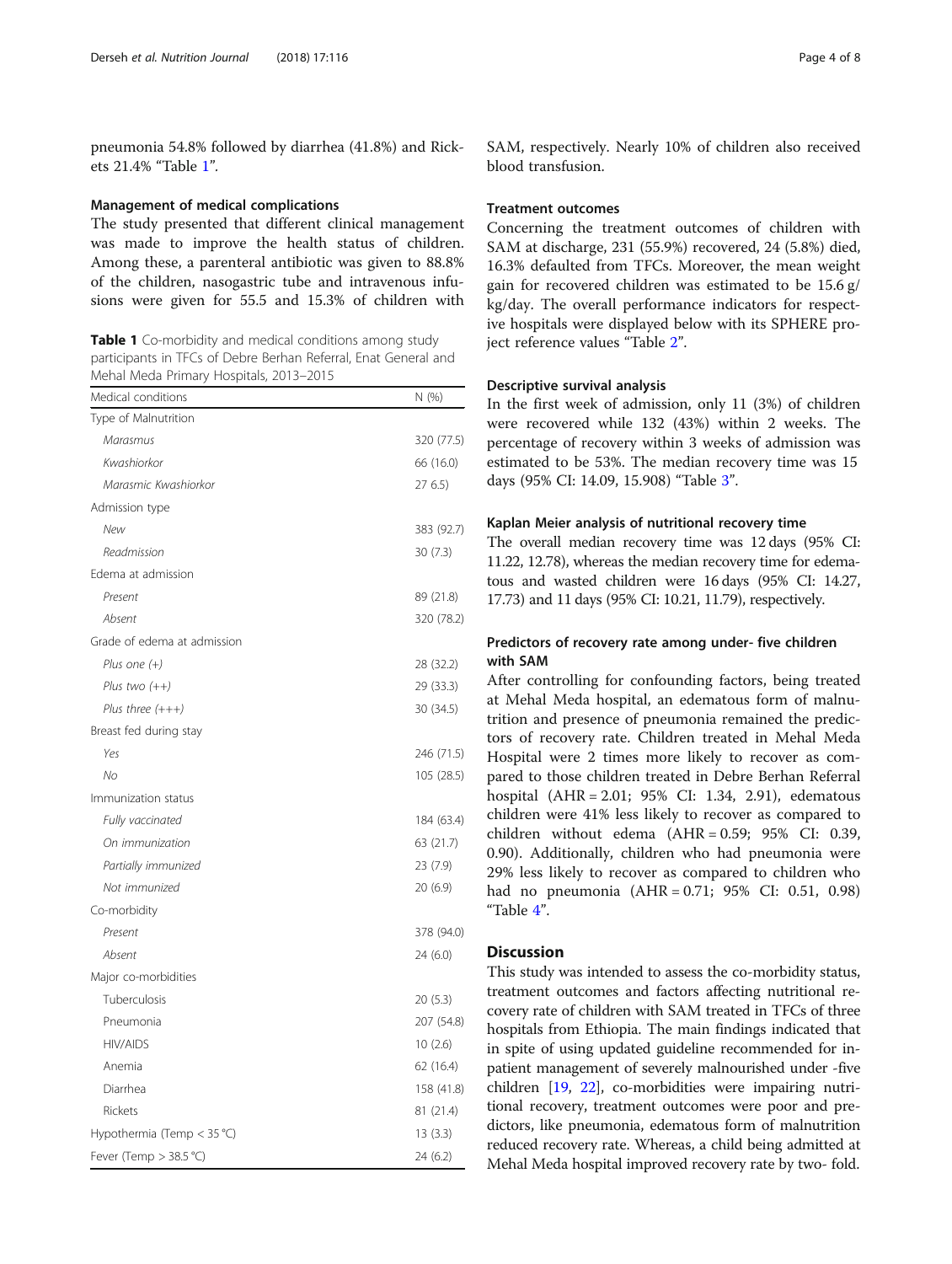| Performance<br>indicators | Performance by Health facilities |                       | Overall                     | The SPHERE project reference values |                   |                |
|---------------------------|----------------------------------|-----------------------|-----------------------------|-------------------------------------|-------------------|----------------|
|                           | Debre Berhan RH                  | Enat General hospital | Mehal Meda General hospital | performance                         | Acceptable        | Alarming       |
| Recovery rate             | 51.7%                            | 58%                   | 79.2%                       | 55.9%                               | >75%              | < 50%          |
| Death rate                | 6.4%                             | 4.3%                  | 4.2%                        | 5.8%                                | < 10%             | >15%           |
| Defaulter rate            | 19.6%                            | 10.1%                 | 4.2%                        | 16.3%                               | < 15%             | >25%           |
| Mean weight gain          | 14.5                             | 22.2                  | 16.3                        | 15.6                                | $\geq$ 8 g/kg/day | $< 8$ g/kg/day |
| Mean length of stay       | 13.8                             | 13.3                  | 10.6                        | 13.2                                | $<$ 28 days       | $>$ 42 days    |

<span id="page-4-0"></span>Table 2 Performance indicators of TFCs of Debre Berhan Referral, Enat General and Mehal-Meda Primary Hospitals as compared to SPHERE project reference values, 2013–2015

Thus, in this study, Marasmus was the most common (77.5%) form of severe acute malnutrition followed by Kwashiorkor (16%) and Marasmic Kwashiorkor (6.5%). Similar findings were reported by different scholars from different parts of Ethiopia, Tanzania and Ghana [[23](#page-7-0)–[30](#page-7-0)]. This implies that in some parts of our study setting the land is degraded and the soil has lower fertility, yielding low crop productivity. In contrast, studies conducted in Southern Ethiopia [[16,](#page-7-0) [31\]](#page-7-0), Malawi [[32\]](#page-7-0), Zambia [[33](#page-7-0)] and Uganda [\[34\]](#page-7-0) reported that the edematous form of malnutrition was the most common. Because of the difference in food security status, feeding practice and socio-cultural factors, it is not unique to have different forms of childhood nutritional problem among different geographic areas.

There was a statistical difference (*p*-value  $< 0.05$ ) between the median recovery time for edematous children (16 days) and their counterparts (11 days). Furthermore, this study depicted that those children who were diagnosed as wasted were more likely to recover earlier than those children diagnosed with edematous. This could be due to edematous children being prone to developing a metabolic complication and fluid overload with chronic diseases. Moreover, children with bilateral edema are more likely to be diseased than Marasmic children; as a result, their condition is more severe and would take longer to recover [\[35\]](#page-7-0).

Poor recovery rate (55.9%) was projected as one of the treatment outcomes as previously reported from

different TFCs in Ethiopia; (such as Felege Hiwot Hospital [\[25](#page-7-0)]; Gondar University Tertiary Hospital [\[26](#page-7-0)]; Sekota Hospital [[27](#page-7-0)]; Gedeo Zone [[31\]](#page-7-0) and other facilities like Tamale Teaching Hospital from Ghana [\[30](#page-7-0)], Allahabad Hospital from India [\[11](#page-7-0)] and Hospital from North Uganda [\[34](#page-7-0)]. On the other hand, retrospective studies from different part of Ethiopia (Yirgalem hospital [[28\]](#page-7-0), Woldia hospital [\[15\]](#page-7-0), Wolisso hospital [\[36](#page-7-0)], Jimma specialized hospital [[37\]](#page-7-0), hospitals from Southern region of Ethiopian [\[10](#page-7-0)]) and a study in Malawi [[32](#page-7-0)] reported that recovery rate was within an acceptable range as compared to the minimum standard of SPHERE project reference values [[20](#page-7-0)]. This could be due to higher defaulter rate in our study compared to other studies, which could decrease the chance of recovery. Additionally, since one of the study areas (DBRH) being a referral hospital, due to patient overload, high burden of co-morbidities and the late arrival of cases (after the development of complication) might also be the explanation for poor recovery rate.

The study showed that severely malnourished children who were treated at Mehal Meda TFC had significantly higher nutritional recovery rate than children treated in Debre Berhan TFC. This was consistent with other findings where nutritional recovery rate might be different among TFCs as explained by Teferi et al. [\[10\]](#page-7-0), Gebremichael  $[16]$  $[16]$ , Grum T et al.  $[31]$  $[31]$  $[31]$ , Chiwaula Maggie  $[32]$  $[32]$  $[32]$  and Ngallaba Sospatro et al. [[38\]](#page-7-0). This could be due to malnourished children coming to TFC and being admitted

Table 3 Actuarial Life table analysis of children with SAM in TFCs of Debre Berhan Referral, Enat General and Mehal Meda Primary Hospitals, from 2013 to 2015

| Interval start time (in days) | Subjects entered interval Subjects censored |          | Subjects exposed to risk Subjects recovered |     | Probability of recovery |
|-------------------------------|---------------------------------------------|----------|---------------------------------------------|-----|-------------------------|
| $0 - 7$                       | 413                                         | 57       | 384.5                                       |     | 0.03                    |
| $7 - 14$                      | 345                                         | 74       | 308                                         | 132 | 0.43                    |
| $14 - 21$                     | 139                                         | 31       | 123.5                                       | 66  | 0.53                    |
| $21 - 28$                     | 42                                          | 14       | 35                                          | 12  | 0.34                    |
| $28 - 35$                     | 16                                          | 4        | 14                                          |     | 0.50                    |
| $35 - 42$                     |                                             |          | 4.5                                         |     | 0.22                    |
| $42 - 49$                     |                                             |          | 2.5                                         |     | 0.40                    |
| $>49 \text{ days}$            |                                             | $\Omega$ |                                             |     | 1.00                    |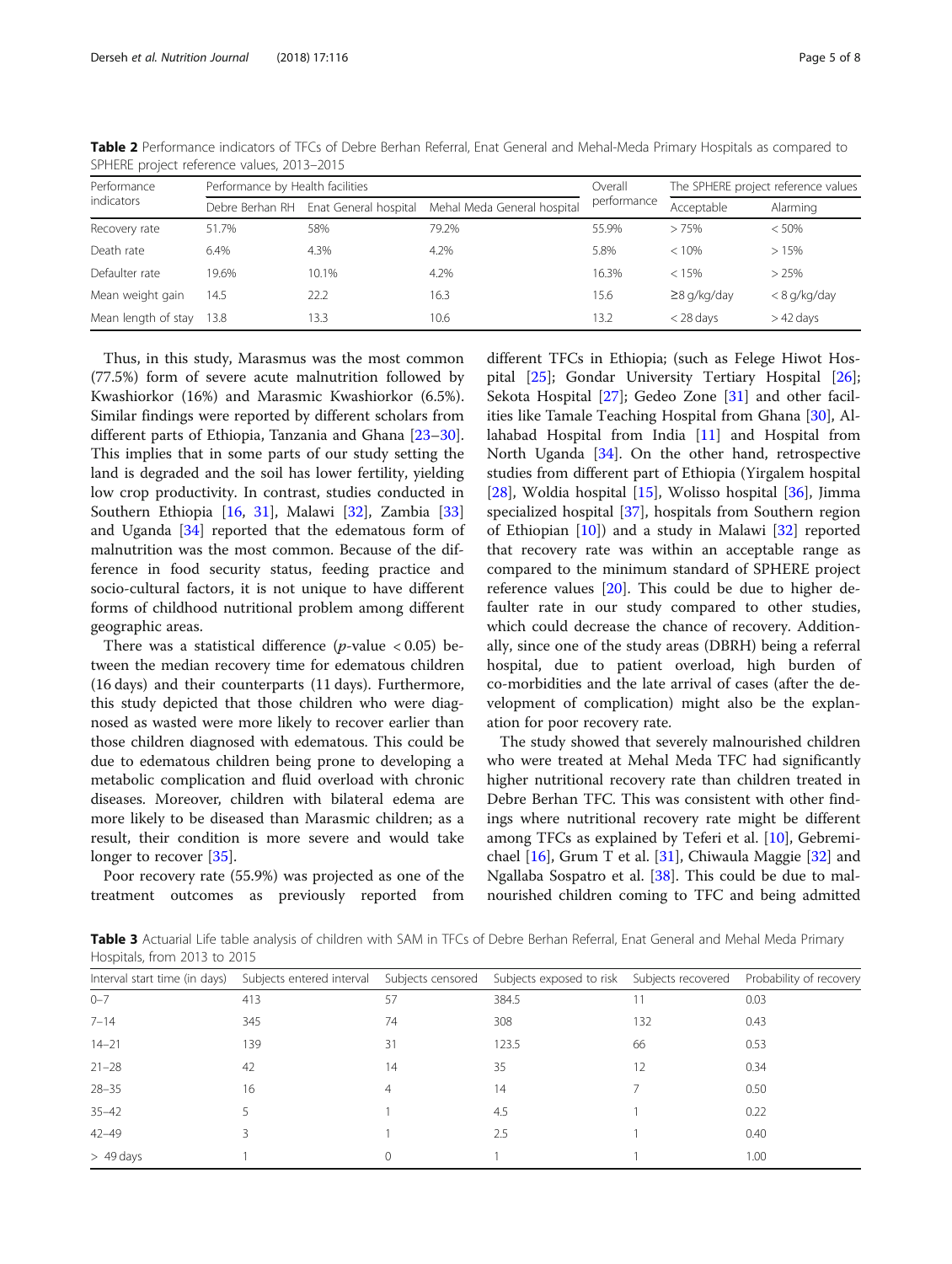| Covariates          | Recovered | Censored       | Crude HR              | $p$ -value | Adjusted HR<br>(95% CI) |  |
|---------------------|-----------|----------------|-----------------------|------------|-------------------------|--|
|                     | Frequency | Frequency      | (95% CI)              |            |                         |  |
| Age group           |           |                |                       |            |                         |  |
| Less than 12 months | 102       | 85             | $\mathbf{1}$          |            | $\mathbf{1}$            |  |
| 12-24 months        | 92        | 68             | 0.73 (0.55, 0.97)     | $0.032*$   | 0.78 (0.53, 1.14)       |  |
| More than 24 months | 27        | 27             | 0.85 (0.55, 1.29)     | 0.440      | 1.08 (0.62, 1.79)       |  |
| Health Facility     |           |                |                       |            |                         |  |
| Debre Berhan RH     | 153       | 136            | 1                     |            | $\mathbf{1}$            |  |
| Enat General H      | 40        | 25             | 1.60 (1.12, 2.28)     | $0.009*$   | 0.91 (0.47, 1.72)       |  |
| Mehal Meda PH       | 38        | $\overline{7}$ | 1.80 (1.29, 2.50)     | $0.000*$   | 2.01 (1.34, 2.91)**     |  |
| Complementary fed   |           |                |                       |            |                         |  |
| Yes                 | 143       | 136            | 1.46 (1.05, 2.01)     | $0.023*$   | 0.89(0.57, 1.41)        |  |
| No                  | 50        | 16             | $\mathbf{1}$          |            | $\mathbf{1}$            |  |
| Pneumonia           |           |                |                       |            |                         |  |
| Present             | 111       | 86             | 0.79(0.6, 1.04)       | $0.098*$   | $0.71$ (0.51, 0.98)**   |  |
| Absent              | 95        | 72             | 1                     |            | $\mathbf{1}$            |  |
| Anemia              |           |                |                       |            |                         |  |
| Present             | 28        | 23             | 1.34 (0.89, 1.99)     | $0.155*$   | $0.94$ $(0.61, 1.46)$   |  |
| Absent              | 177       | 125            | 1                     |            | $\mathbf{1}$            |  |
| Rickets             |           |                |                       |            |                         |  |
| Present             | 51        | 28             | 0.683 (0.49,0.94)     | $0.020*$   | 1.41 (0.98, 2.04)       |  |
| Absent              | 151       | 127            | 1                     |            | $\mathbf{1}$            |  |
| NG tube inserted    |           |                |                       |            |                         |  |
| Yes                 | 103       | 97             | 1.26 (0.95, 1.66)     | $0.112*$   | $0.84$ (0.60, 1.17)     |  |
| No                  | 94        | 60             | 1                     |            | 1                       |  |
| Bilateral edema     |           |                |                       |            |                         |  |
| Present             | 42        | 188            | $0.50$ $(0.35, 0.71)$ | $0.000*$   | 0.59 (0.39, 0.90)**     |  |
| Absent              | 47        | 132            | $\mathbf{1}$          |            | $\mathbf{1}$            |  |

<span id="page-5-0"></span>

|           | Table 4 Univariate and Multiple analyses for predictors of recovery rate for children with SAM in TFCs of selected hospital, Ethiopia, |  |  |  |
|-----------|----------------------------------------------------------------------------------------------------------------------------------------|--|--|--|
| 2013-2015 |                                                                                                                                        |  |  |  |

N.B: (\*) indicates that significant variables in Univariate analysis at 25% level of significance

(\*\*) indicates that significant variables in Multiple analysis at 5% level of significance

after a complication had occurred. Since DBRH\_TFC is used as referral health institution, cases may have come in increased severity, which was not the case for Mehal Meda TFC. In addition, this result could be due to the increased caseload of SAM since more children were admitted at Debre Berhan referral hospital than Mehal Meda TFC. In general, we can explain the difference in terms of difference in study settings, case load and severity of cases.

This study also showed that children with SAM who developed pneumonia had a significantly lower nutritional recovery rate than children without pneumonia. This could be explained in terms of the synergistic relationship between pneumonia and malnutrition, which has been well recognized by Cervantes and San [\[39](#page-7-0)]. Moreover, children with pneumonia may have an increased respiratory rate and use of accessory muscles of respiration thereby needing to stay longer in therapeutic feeding centers to recover. In addition, the presence of co-morbid conditions characterized by inadequate food intake may lead to fast depletion of nutrients and delayed nutritional recovery.

Increasing evidence suggests that malnutrition is the underlying reason for the increased susceptibility to pneumonia which results in a vicious cycle [[35](#page-7-0)]. This indicates that hospitalized children experiencing malnutrition need an early diagnosis of co-morbidity and prompt treatment before developing a complication, many of which make them more vulnerable and reduce the chance of nutritional recovery. Similar findings were observed in Tanzania  $[29]$  $[29]$  $[29]$ . In our study, 94% of the cases developed at least one form of co-morbidity, which may have been due to their poor immunity to prevent nosocomial infection. Additionally, it may also be due to small bowel bacterial overgrowth and parasitic infections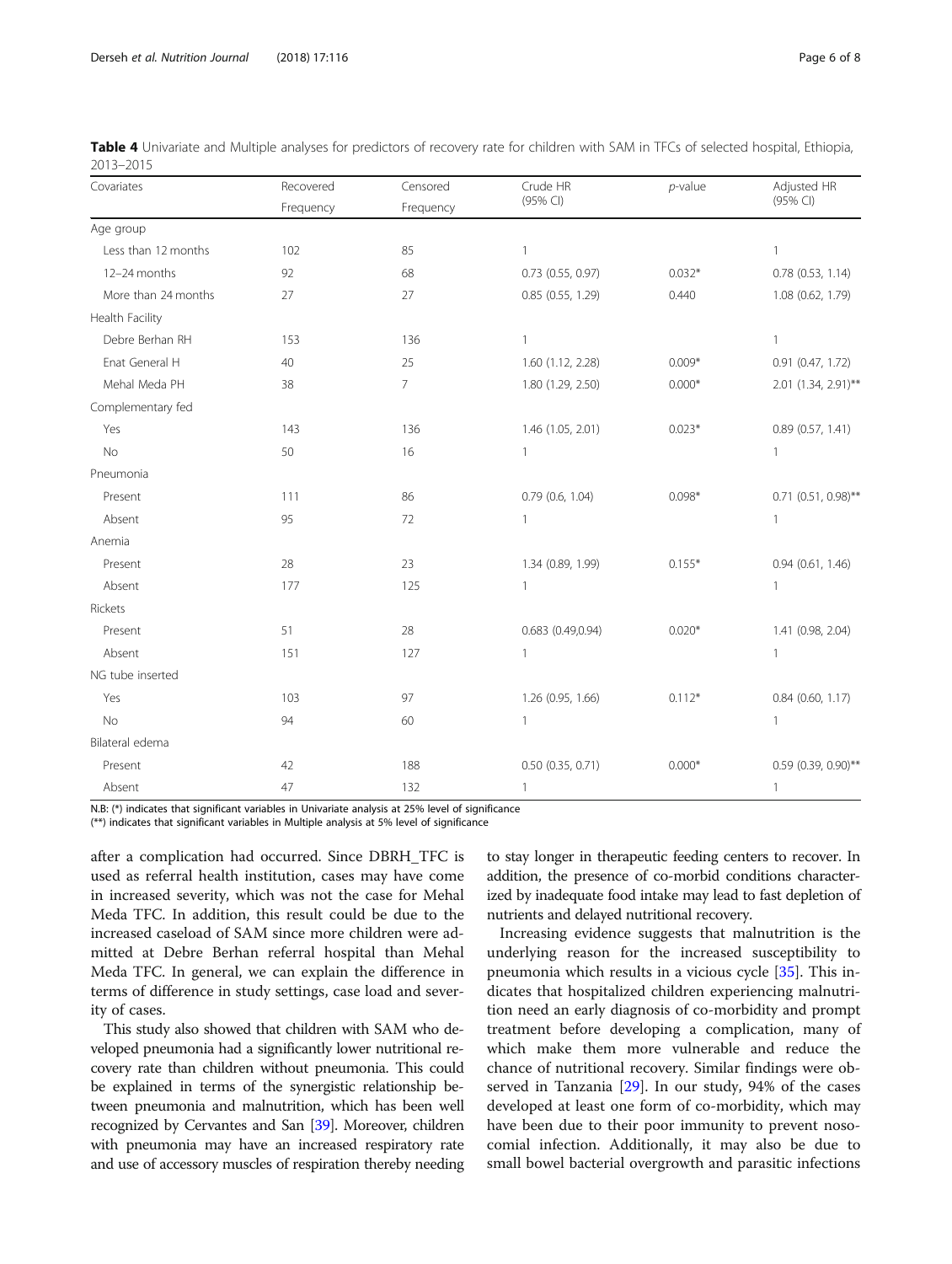<span id="page-6-0"></span>that commonly occur in SAM cases. These children are also the leading harbors of parasites that directly con-sume nutrients and prevent nutrient absorption [\[36](#page-7-0)]. This also explains the decrease in nutritional recovery rate in the present study.

Overall, this study is able to show co-morbidities, treatment outcomes and predictors of recovery rate among under-five children with SAM in three selected TFCs of North Shewa Zone, Amhara regional State of Ethiopia. Since these three TFCs are catchment areas for millions of people in the zone, it has paramount importance in recognizing the performance of TFCs and take remedial actions for better survival.

In spite of its strength, this study has limitations. It used staffs working in the same therapeutic feeding centers as data extractors from records, inpatient multicharts, and medical records. However, to avoid subjectivity most of the variables reviewed as associated factors for treatment outcomes of SAM were objective in type. Moreover, since the study fully relied on secondary data, it is impossible to include essential risk factors that could have further explained the association among independent factors and recovery rate.

#### Conclusion and recommendations

In conclusion, nutritional recovery rate in our study is poor when compared to the SPHERE project reference value. Additionally, the defaulter rate in the Debre Berhan referral hospital TFC needs to be improved. Regarding other performance indicators, mortality rate, mean weight gain and mean length of hospitalization were in the acceptable range of international standards in all three hospitals. This study summarizes the presence of pneumonia, the presence of edema reduced nutritional recovery rate whereas a child being admitted at Mehal Meda Hospital TFC improved recovery rate. Moreover, this study presents the high rate of co-morbidity that hinders nutritional recovery rate. Therefore, to prevent complications, improve recovery rate and decrease defaulter rate, emphasis should be given to improving early detection and treatment of severely malnourished children in the catchment areas. This can be done by creating a strong community- based screening and referral of malnutrition cases with the support of health extension workers. In addition, Zonal Health Department and District Health Offices should support and coordinate experience sharing among health facilities. Finally, combating childhood illness particularly pneumonia, diarrhea, rickets and to detect malnutrition early before developing complications should be done.

#### Abbreviations

AHR: Adjusted hazard ratio; CI: Confidence interval; DBRH: Debre Berhan Referral Hospital; ICU: Intensive care unit; IMNCI: Integrated maternal,

neonatal and childhood illness; SAM: Severe acute malnutrition; SPSS: Statistical package for social sciences; TFC: Therapeutic feeding center

#### Acknowledgments

Our great appreciation go to Debre Berhan referral hospital, Enat and Mehal Meda hospital's pediatric ward staffs for their unreserved support beginning with the conceptualization of ideas through data collection. Particularly, we would like to acknowledge Sr. Wagaye (DBRH) for her kind assistance during the work of this project. Finally, our great gratitude also goes to data collectors and the DBU Health Science College Research and Community Service Coordination Office for their efforts.

#### Funding

The field work of the research was sponsored by Debre Berhan University.

#### Availability of data and materials

All data generated or analyzed during this study are included in this published article and its supplementary information files.

#### Authors' contributions

BTD conceived and designed the study. BTD, KBM and TGD supervised the acquisition of the data. BTD analyzed and interpreted the data. BTD drafted the manuscript. KBM, TGD and TBG critically revised the manuscript. All authors read and approved the manuscript.

#### Ethics approval and consent to participate

Ethical clearance was obtained from the Ethical Review Committee of Debre Berhan University, College of Health Sciences. Permission was obtained from all Hospitals and Therapeutic Feeding Centers. Confidentiality and privacy of the information were assured and maintained by preventing disclosure of the information to third parties.

#### Consent for publication

This manuscript is a grand winning work of BTD from Department of Public Health, Debre Berhan University, Ethiopia. All authors agreed for the publication of this article on Nutrition Journal.

#### Competing interests

The authors declare that they have co competing interests.

#### Publisher's Note

Springer Nature remains neutral with regard to jurisdictional claims in published maps and institutional affiliations.

## Received: 7 February 2018 Accepted: 27 November 2018<br>Published online: 18 December 2018

#### References

- 1. Global Nutrition Report 2015: Actions and accountability to advance nutrition and sustainable development. This report is found the link (URL): [http://ebrary.ifpri.org/utils/getfile/collection/p15738coll2/id/129444/](http://ebrary.ifpri.org/utils/getfile/collection/p15738coll2/id/129444/filename/129655.pdf) [filename/129655.pdf.](http://ebrary.ifpri.org/utils/getfile/collection/p15738coll2/id/129444/filename/129655.pdf)
- 2. Collins S, Dent N, Binns P, Bahwere P, Sadler K, Hallam A. Management of severe acute malnutrition in children. [review] [117 refs]. Lancet. 2006;368: 1992–2000.
- 3. World Health Organization. Management of severe malnutrition: a manual for physicians and other senior health workers. Geneva: WHO; 1999. [http://](http://apps.who.int/iris/bitstream/handle/10665/41999/a57361.pdf;jsessionid=27B7925804557EB3F112594A1377E695?sequence=1) [apps.who.int/iris/bitstream/handle/10665/41999/a57361.pdf;jsessionid=](http://apps.who.int/iris/bitstream/handle/10665/41999/a57361.pdf;jsessionid=27B7925804557EB3F112594A1377E695?sequence=1) [27B7925804557EB3F112594A1377E695?sequence=1](http://apps.who.int/iris/bitstream/handle/10665/41999/a57361.pdf;jsessionid=27B7925804557EB3F112594A1377E695?sequence=1).
- 4. GNP. Global Nutrition Report 2017: Nourishing the SDGs. 2017. [https://doi.](https://doi.org/10.1891/1058-1243.21.1.9) [org/10.1891/1058-1243.21.1.9.](https://doi.org/10.1891/1058-1243.21.1.9)
- 5. Black RE, Morris SS, Bryce J. Where and why are 10 million children dying every year? Lancet. 2003;361:2226–34. [https://doi.org/10.1016/S0140-](https://doi.org/10.1016/S0140-6736(03)13779-8) [6736\(03\)13779-8](https://doi.org/10.1016/S0140-6736(03)13779-8).
- 6. Black RE, Allen LH, Bhutta ZA, Caulfield LE, de Onis M, Ezzati M, et al. Maternal and child undernutrition: global and regional exposures and health consequences. Lancet. 2008;371:243–60.
- 7. BL Nichols. Malnutrition in developing countries: Clinical assessment. UpToDate 19.3. 2011. [http://cursoenarm.net/UPTODATE/contents/](http://cursoenarm.net/UPTODATE/contents/mobipreview.htm?6/5/6224?source=see_link) [mobipreview.htm?6/5/6224?source=see\\_link](http://cursoenarm.net/UPTODATE/contents/mobipreview.htm?6/5/6224?source=see_link). Accessed 1 Jan 2017.